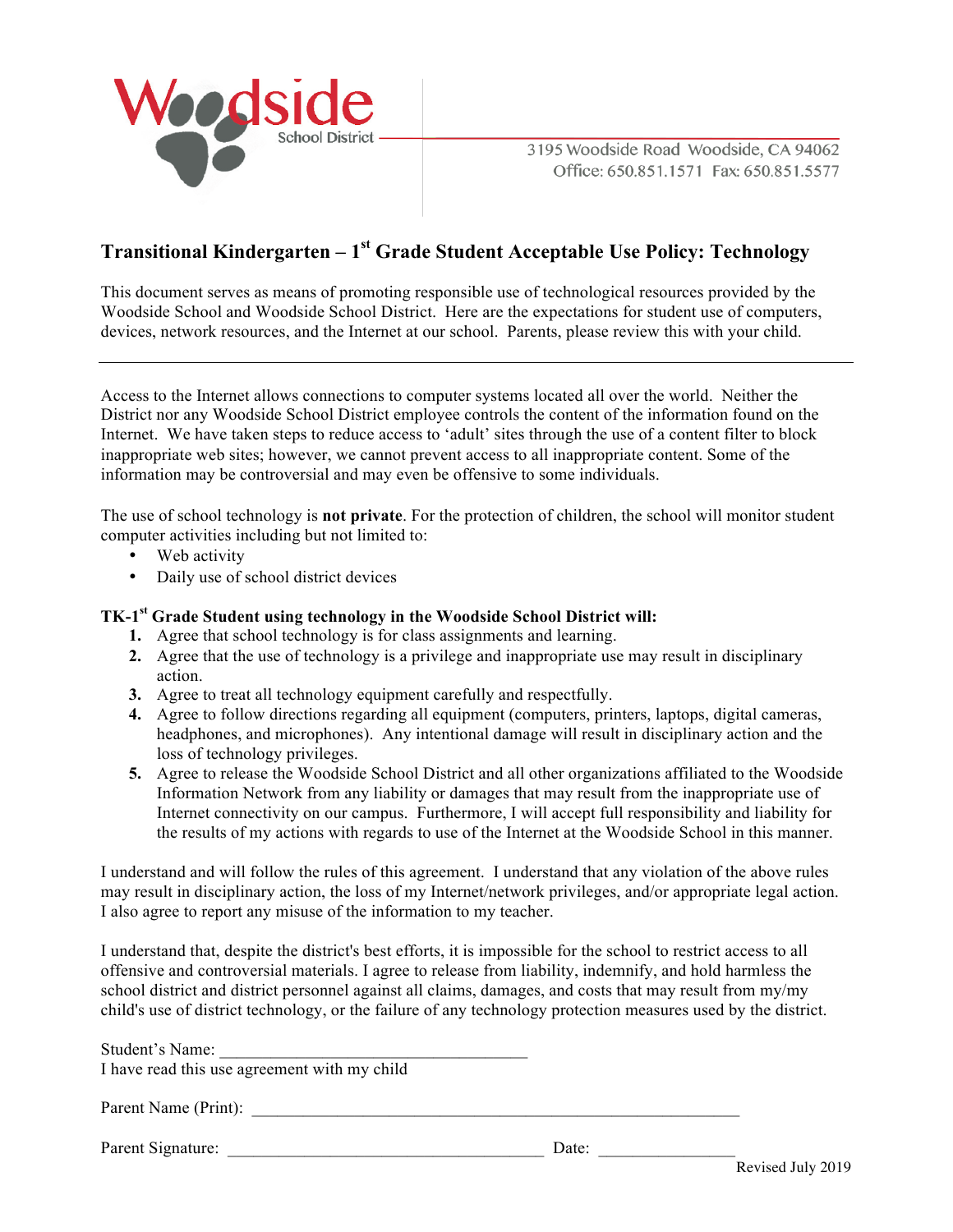

3195 Woodside Road Woodside, CA 94062 Office: 650.851.1571 Fax: 650.851.5577

## **2nd – 4th Grade Student Acceptable Use Policy: Technology**

This document serves as means of promoting responsible use of technological resources provided by the Woodside School District. Here are the expectations for student use of computers, devices, network resources, and the Internet at our school. Parents, please review this with your child.

Access to the Internet allows connections to computer systems located all over the world. Neither the District nor any Woodside School District employee controls the content of the information found on the Internet. We have taken steps to reduce access to 'adult' sites through the use of a content filter to block inappropriate web sites, however, we cannot prevent access to all inappropriate content. Some available information may be controversial and may even be offensive to some individuals.

The use of school technology is **not private**. For the protection of children, the school will monitor student computer activities including but not limited to:

- Web activity
- Emails
- Google Document postings
- Daily use of school district devices

### **Student using technology in the Woodside School District will:**

- **1.** Agree that school technology is for education, and that class assignments have first priority.
- **2.** Agree that the use of the Internet as part of our students' educational experience is a privilege that should be taken seriously. Any inappropriate use of this resource may result in the disciplinary action, loss of privileges, and/or legal action.
- **3.** Agree not to participate in the transfer of inappropriate or illegal materials through the Woodside network or devices.
- **4.** Agree never to modify any school device from its original configuration without the permission of the Director of Technology or Network Administrator.
- **5.** Agree never to delete, damage, move, change, or hack into files belonging to others. This includes file names.
- **6.** Agree to follow procedures for using all equipment such as laptops, Chromebooks, iPads, digital cameras, headphones, and microphones. Any intentional damage will result in disciplinary action and the loss of technology privileges.
- **7.** Agree not to participate in any chat rooms, text messaging, or use of personal email accounts, unless approved by a teacher for the purpose of gaining access to files or materials for use in school-related activities.
- **8.** Agree that under no circumstances will I allow any other individuals to use my account nor will I give anyone my password. System logins or accounts are to be used only by the authorized owner of the account. Users may not share or leave an open file or session unattended or unsupervised. Account owners are ultimately responsible for all activity under their account.
- **9.** The use of another student's Chromebook is NOT permitted at any time. A backup Chromebook is made available for all classrooms that can be used when a student's Chromebook is not working properly. Remember to log out of the backup Chromebook.
- **10.** Agree to return the Chromebook you are using to any district staff member when requested.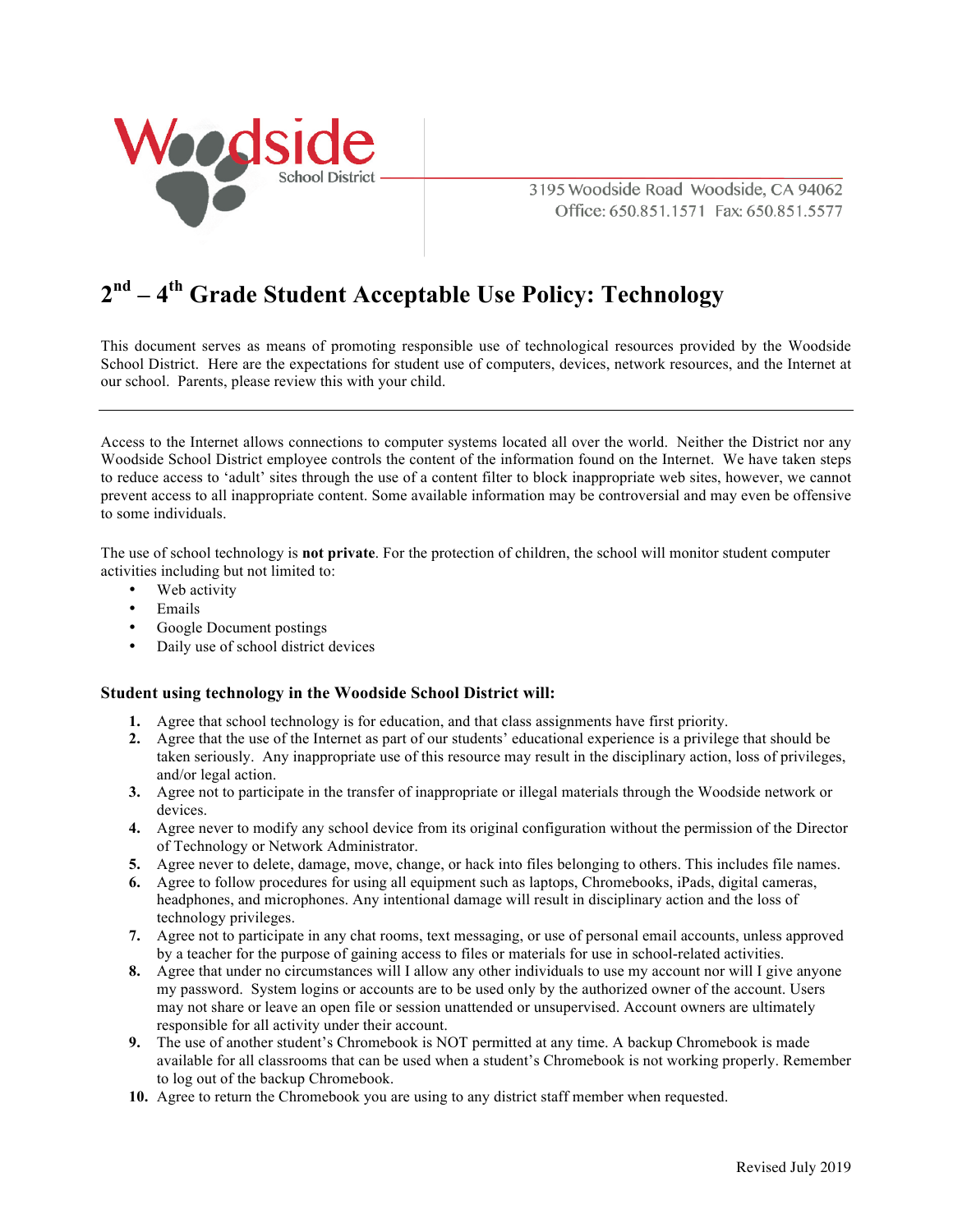- **11.** Agree to release the Woodside School District from any liability or damages that may result from the inappropriate use of Internet connectivity on our campus. Furthermore, I will accept full responsibility and liability for the results of my actions with regards to use of the Internet at the Woodside School.
- **12.** Agree that no use of the system shall serve to disrupt the operation of the system by others. System components including hardware or software shall not be destroyed, modified, or abused in any way.
- **13.** Agree not to post any pictures or videos taken of students or staff during school hours on the Internet, either from school or home.
- **14.** Agree not to use computers, the Woodside network, or the Internet without an adult present in the room. Students are not permitted in the lab at any time without a staff member present.

#### **Disciplinary Action**

Students violating the above technology agreement will be disciplined. The severity of the discipline depends on the seriousness of the violation. The school administration will determine the specific discipline, including the communication with parents or guardians.

Disciplinary action is listed below. The specific action taken depends on the nature of the violation and any past violations.

- A verbal reprimand
- A written reprimand that is included in the student's records and sent to parents or guardians
- Suspension of device and network use for a period of time:
	- o Two weeks
	- o One month
	- o End of school year
	- o Teachers will assign alternative activities during any period of suspension

Students will make restitution for intentional damage to equipment and network and for the costs incurred to replace equipment or correct the network status (for example, overtime charges to clear the network of a virus).

I understand and will follow the rules of this agreement. I understand that any violation of the above rules may result in disciplinary action, the loss of my Internet/network privileges, and/or appropriate legal action. I also agree to report any misuse of the information to my teacher.

I understand that, despite the district's best efforts, it is impossible for the school to restrict access to all offensive and controversial materials. I agree to release from liability, indemnify, and hold harmless the school district and district personnel against all claims, damages, and costs that may result from my/my child's use of district technology, or the failure of any technology protection measures used by the district.

| Student Name (Please print): |        |
|------------------------------|--------|
| Student Signature:           | Grade: |
| Parent Name (Please print):  |        |
| Parent Signature:            | Date:  |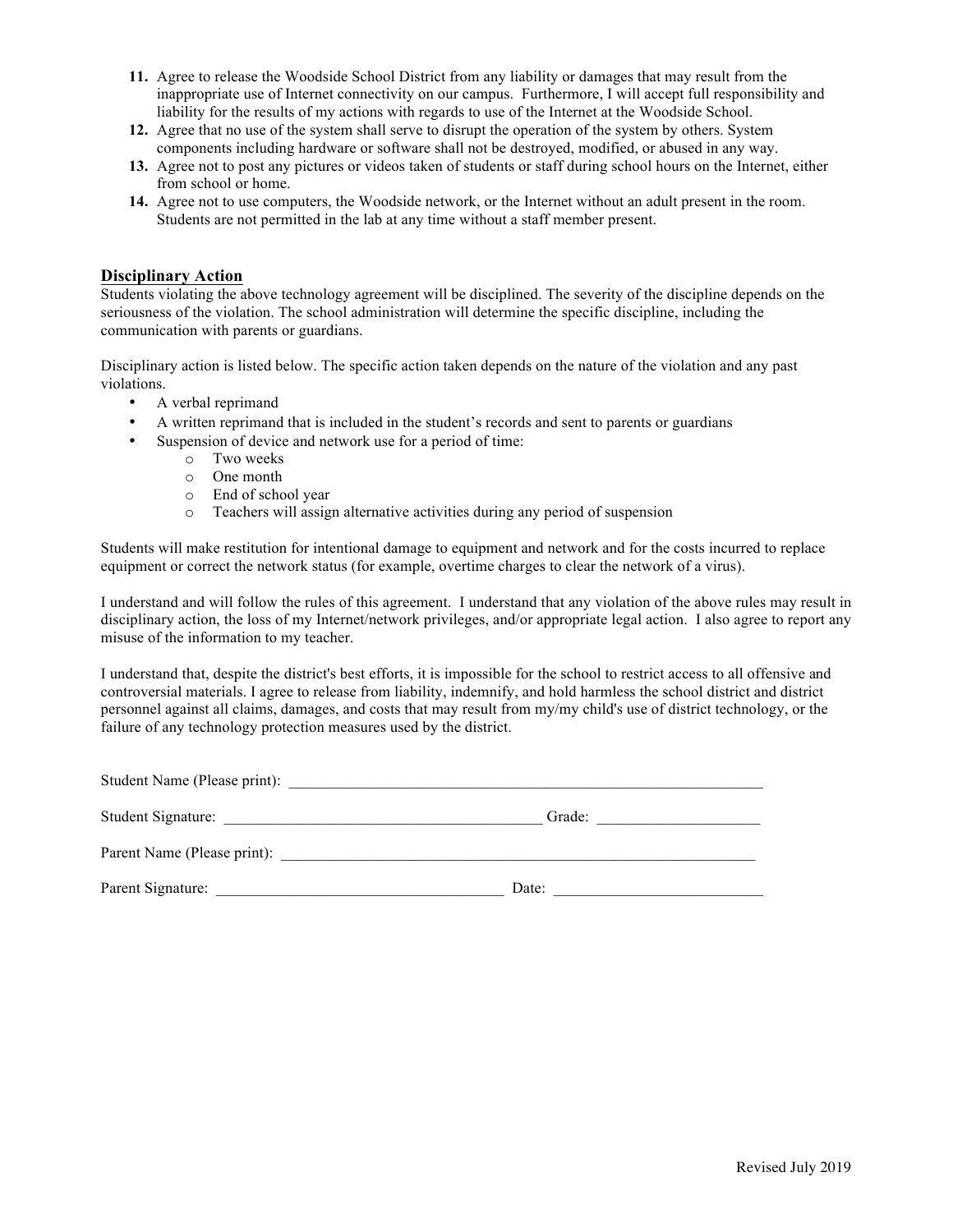

3195 Woodside Road Woodside, CA 94062 Office: 650.851.1571 Fax: 650.851.5577

# **5th – 8th Grade Student Acceptable Use Policy: Technology**

This document serves as means of promoting responsible use of technological resources provided by the Woodside School District. Here are the expectations for student use of computers, devices, network resources, and the Internet at our school and the use of school devices when off campus. Parents, please review this with your child.

Woodside Elementary School District (WESD) makes available to students access to the Internet via use of computers, Chromebooks, and tablets. Through the Internet students may interact with databases, web sites, web-based documents, and Email. Students might also publish online in the forms of shared documents, wiki, and blog contributions. Our goal in providing and maintaining the network tools needed to support these activities is to promote superior instructional value through sharing, collaboration, cooperation, innovation, and creativity.

Students are expected to use computers and all technology devices - tablets, iPods, cameras, printers - and the Internet responsibly and for school related purposes only. While we recognize that network access is vital to a student's participation in school, violations of conditions of use may result in network access being taken away in whole or in part by the school administration. All other related student policies are applicable and other consequences including suspension or expulsion may follow. Students should review the "Student Handbook"

### **Terms and Conditions**

Signatures of a parent/guardian and student indicate that this agreement has been read and is understood. Any questions should be addressed to the school administration or the technology coordinator.

**Computer use:** Computer use means that a student uses the school network and the Internet in an appropriate manner, described in this agreement.

**Privileges:** School computer use is a privilege and is necessary to accomplish many of the 21st century learning goals. However, inappropriate use of the resources may lead to disciplinary action that includes the suspension or complete revocation of computer/Chromebook, Google Suite, and/or Internet access.

**Inappropriate material:** Simply put, material not relevant to school-related activities. Some material is generally considered inappropriate, but may be viewed in class when approved by the teacher. In general, the following is considered inappropriate for general viewing:

- Explicit sexual content images, videos, and text
- Building weapons, including explosives
- Hateful targeting of others, races, religions, ethnicity, sexual orientation, and personal behavior choices
- Video games
- Violence for entertainment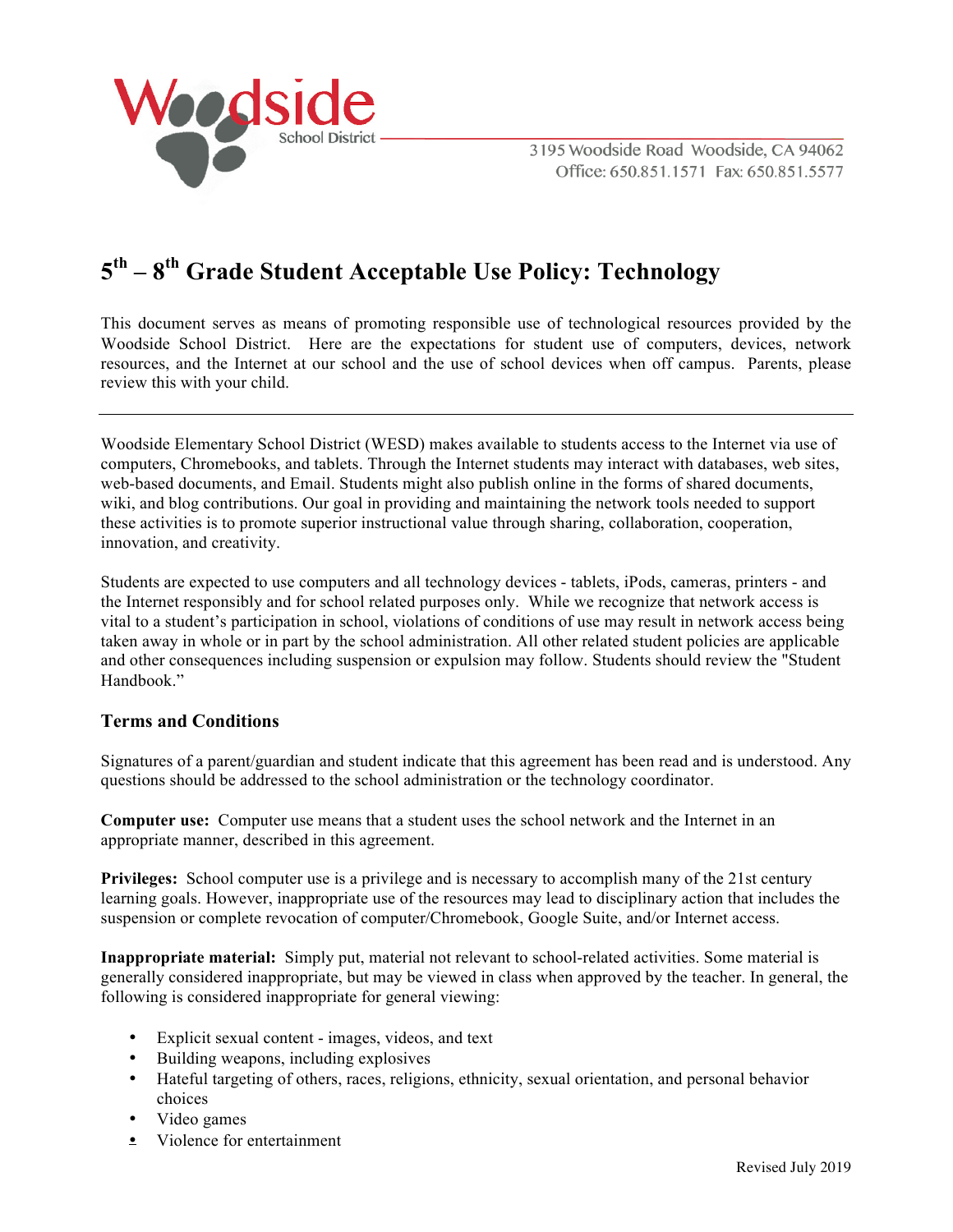### **Network Etiquette**

### **Be Respectful and Thoughtful**

Be polite and courteous in messages sent to others. Only use appropriate language. Remember, what may be funny to you may be hurtful to someone else. Put yourself in another's position before clicking send. If you received the message or if you were the subject of the message, would you be upset? Inform a staff member if you receive any abusive Email or shared document or feel the target of any inappropriate online activity.

Email is a great tool to communicate with your teachers, administration, and classmates. However, Email should always relate to school activities. Use your personal Email, sent outside of school hours, to coordinate social activities and chat about personal issues.

Respect the privacy and security of your fellow students' files. Do not delete, alter, or copy files belonging to others. If you find a laptop, Chromebook, or computer connected to another's account, log out for them.

Do not take photos of other students or staff without first obtaining their permission. Never post pictures taken at school during school hours on the Internet, social networks, or share via Email or messages.

#### **Be Responsible**

You are one of several hundred users of the school's network. We do everything possible to support your network and Internet needs. However, we need your cooperation. Limit your Internet activity to classroom work. Music streaming sites, such as Pandora, should never be used: they slow the network down for everyone. Internet game sites should be accessed only as directed by a teacher. Do not download videos, pictures, or music without first obtaining teacher permission.

Some materials found on the Internet require the author's permission before you can download and/or reuse. Woodside lists several school-friendly sites on the Useful Links web page. Avoid having to access media twice: use these sites first whenever possible. You will be required to replace improperly used copyrighted material.

Use your login name/password only. Do not share your account information with other students and never log into the local network or a web-based program using someone else's credentials.

The use of another student's Chromebook is NOT permitted at any time. A backup Chromebook is made available for all classrooms that can be used when a student's Chromebook is not working properly. Remember to log out of the backup Chromebook.

We have installed all the software/apps necessary for your classroom activities. We have also configured the Chromebooks and computers to operate efficiently in the Woodside network. Do not install any software, apps, or modify any settings. If you feel that a new software package is useful or a different setting on a device would be advantageous, ask the technology department for help. Never download software or change device or system settings on your own. You will be responsible for covering the cost of resetting the device to the school's configuration, including the cost of virus removal.

### **Be Careful**

Assume that all Internet-based communication is open to the public. Never provide personal information in any web posting: your full name, picture, family information (names of parents, address, phone number, etc.). Do not post the same personal information of others.

The use of the district network and equipment is **NOT private** and may be accessed by the district for the purpose of ensuring proper use. Students have no reasonable expectation of privacy in the use of district technology. To protect students the district will gather information from your online activity by monitoring web activity, emails, browsing history, screen shots, and Google documents. The district may also monitor your use of school devices at any time. Students will be contacted if inappropriate information is found. See the consequences of warnings at the end of this AUP.

Woodside filters student Internet access. All Internet activity is logged in files that are reviewed on a periodic basis. The rules assigned to the filter are updated regularly from teacher, administration, and student requests. However, filters are not perfect and students need to be careful when searching for information and especially for images. It is your responsibility to report inappropriate sites to your teacher or to the administration.